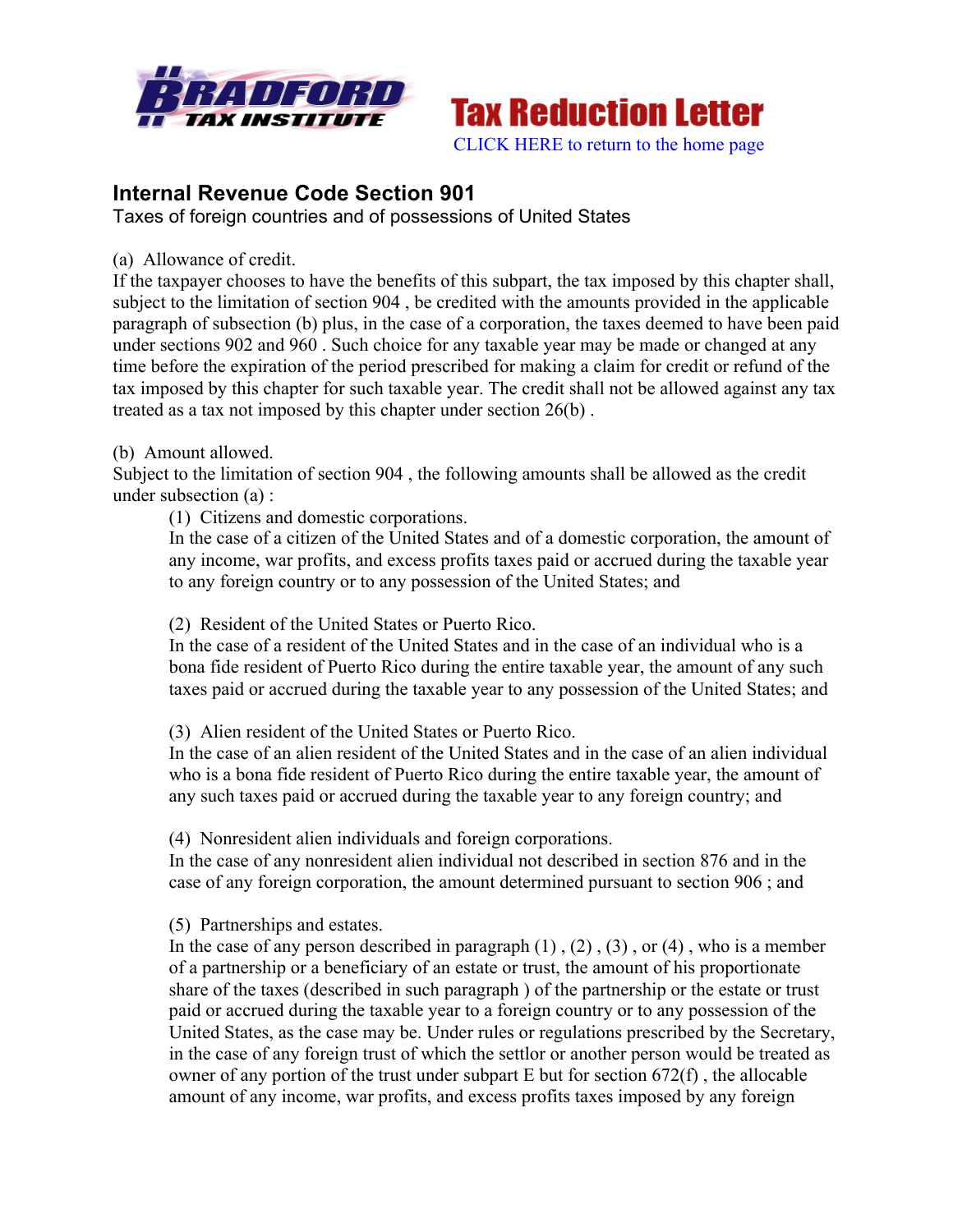country or possession of the United States on the settlor or such other person in respect of trust income.

(c) Similar credit required for certain alien residents.

Whenever the President finds that-

(1) a foreign country, in imposing income, war profits, and excess profits taxes, does not allow to citizens of the United States residing in such foreign country a credit for any such taxes paid or accrued to the United States or any foreign country, as the case may be, similar to the credit allowed under subsection (b)(3) ,

(2) such foreign country, when requested by the United States to do so, has not acted to provide such a similar credit to citizens of the United States residing in such foreign country, and

(3) it is in the public interest to allow the credit under subsection (b)(3) to citizens or subjects of such foreign country only if it allows such a similar credit to citizens of the United States residing in such foreign country,

the President shall proclaim that, for taxable years beginning while the proclamation remains in effect, the credit under subsection (b)(3) shall be allowed to citizens or subjects of such foreign country only if such foreign country, in imposing income, war profits, and excess profits taxes, allows to citizens of the United States residing in such foreign country such a similar credit.

(d) Treatment of dividends from a DISC or former DISC.

For purposes of this subpart, dividends from a DISC or former DISC (as defined in section 992(a) ) shall be treated as dividends from a foreign corporation to the extent such dividends are treated under part I as income from sources without the United States.

(e) Foreign taxes on mineral income.

(1) Reduction in amount allowed.

Notwithstanding subsection (b) , the amount of any income, war profits, and excess profits taxes paid or accrued during the taxable year to any foreign country or possession of the United States with respect to foreign mineral income from sources within such country or possession which would (but for this paragraph ) be allowed under such subsection shall be reduced by the amount (if any) by which-

(A) the amount of such taxes (or, if smaller, the amount of the tax which would be computed under this chapter with respect to such income determined without the deduction allowed under section 613 ), exceeds

(B) the amount of the tax computed under this chapter with respect to such income.

(2) Foreign mineral income defined.

For purposes of paragraph (1) , the term "foreign mineral income" means income derived from the extraction of minerals from mines, wells, or other natural deposits, the processing of such minerals into their primary products, and the transportation, distribution, or sale of such minerals or primary products. Such term includes, but is not limited to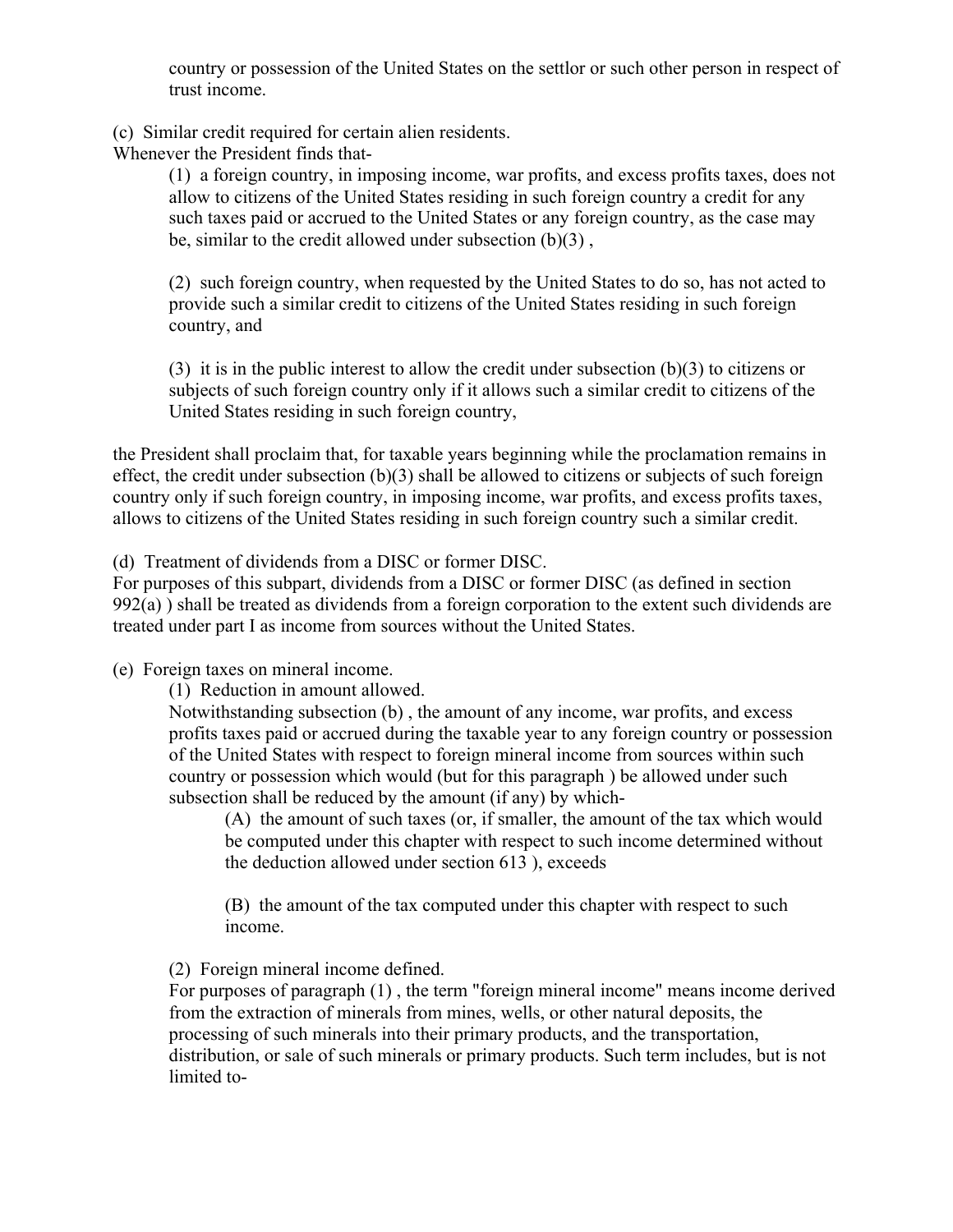(A) dividends received from a foreign corporation in respect of which taxes are deemed paid by the taxpayer under section 902 , to the extent such dividends are attributable to foreign mineral income, and

(B) that portion of the taxpayer's distributive share of the income of partnerships attributable to foreign mineral income.

(f) Certain payments for oil or gas not considered as taxes.

Notwithstanding subsection (b) and sections 902 and 960 , the amount of any income, or profits, and excess profits taxes paid or accrued during the taxable year to any foreign country in connection with the purchase and sale of oil or gas extracted in such country is not to be considered as tax for purposes of section 275(a) and this section if-

(1) the taxpayer has no economic interest in the oil or gas to which section 611(a) applies, and

(2) either such purchase or sale is at a price which differs from the fair market value for such oil or gas at the time of such purchase or sale.

(g) Certain taxes paid with respect to distributions from possessions corporations.

(1) In general.

For purposes of this chapter, any tax of a foreign country or possession of the United States which is paid or accrued with respect to any distribution from a corporation-

(A) to the extent that such distribution is attributable to periods during which such corporation is a possessions corporation, and

(B)

(i) if a dividends received deduction is allowable with respect to such distribution under part VIII of subchapter B, or

(ii) to the extent that such distribution is received in connection with a liquidation or other transaction with respect to which gain or loss is not recognized,

shall not be treated as income, war profits, or excess profits taxes paid or accrued to a foreign country or possession of the United States, and no deduction shall be allowed under this title with respect to any amount so paid or accrued.

(2) Possessions corporation.

For purposes of paragraph (1) , a corporation shall be treated as a possessions corporation for any period during which an election under section 936 applied to such corporation, during which section 931 (as in effect on the day before the date of the enactment [10/4/76] of the Tax Reform Act of 1976) applied to such corporation, or during which section 957(c) (as in effect on the day before the date of the enactment [10/22/86] of the Tax Reform Act of 1986) applied to such corporation.

(h) Repeal.

(i) Taxes used to provide subsidies.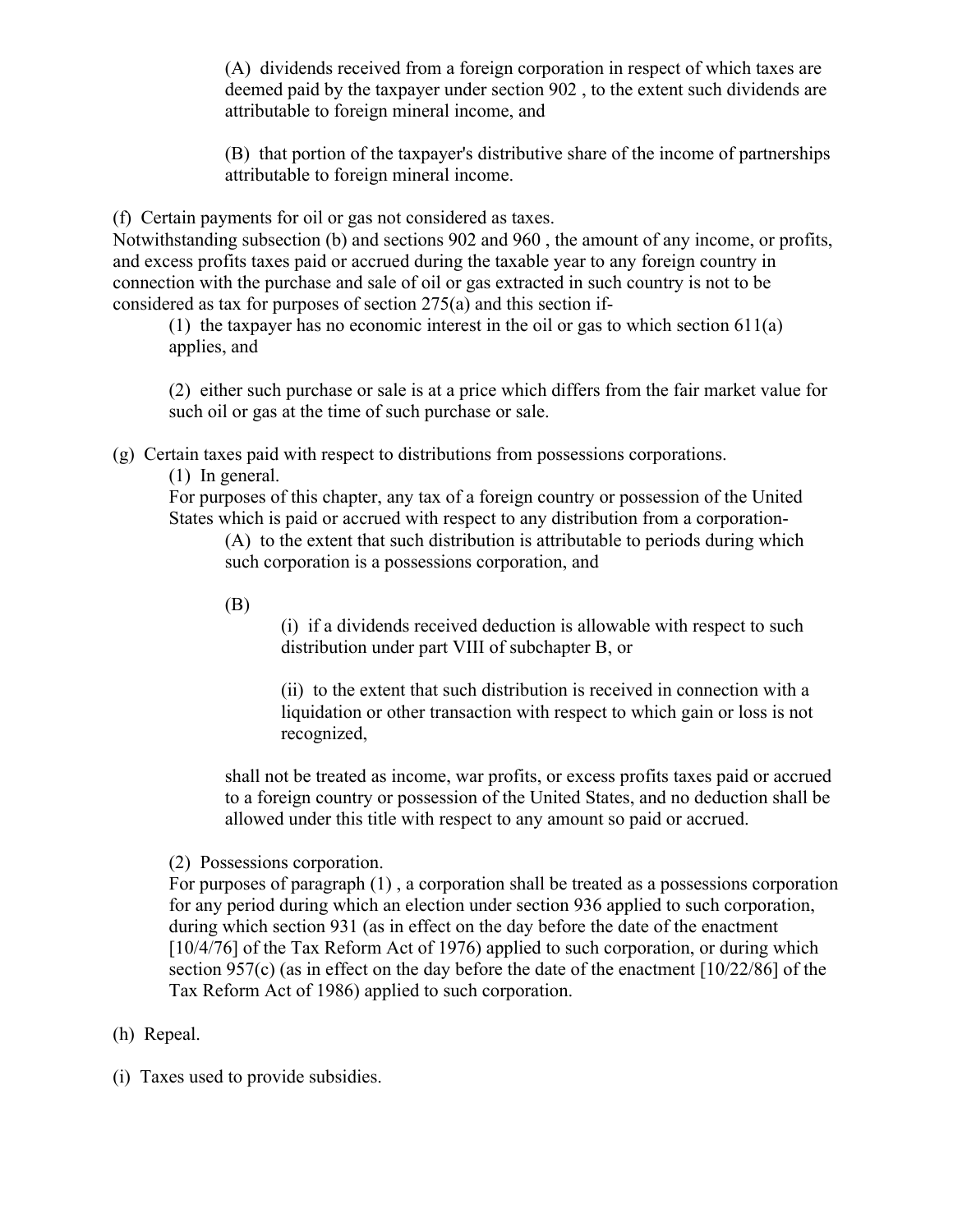Any income, war profits, or excess profits tax shall not be treated as a tax for purposes of this title to the extent-

(1) the amount of such tax is used (directly or indirectly) by the country imposing such tax to provide a subsidy by any means to the taxpayer, a related person (within the meaning of section 482 ), or any party to the transaction or to a related transaction, and

(2) such subsidy is determined (directly or indirectly) by reference to the amount of such tax, or the base used to compute the amount of such tax.

(j) Denial of foreign tax credit, etc., with respect to certain foreign countries.

(1) In general.

Notwithstanding any other provision of this part-

(A) no credit shall be allowed under subsection (a) for any income, war profits, or excess profits taxes paid or accrued (or deemed paid under section 902 or 960 ) to any country if such taxes are with respect to income attributable to a period during which this subsection applies to such country, and

(B) subsections (a) , (b) , and (c) of section 904 and sections 902 and 960 shall be applied separately with respect to income attributable to such a period from sources within such country.

- (2) Countries to which subsection applies.
	- (A) In general. This subsection shall apply to any foreign country-

(i) the government of which the United States does not recognize, unless such government is otherwise eligible to purchase defense articles or services under the Arms Export Control Act,

(ii) with respect to which the United States has severed diplomatic relations,

(iii) with respect to which the United States has not severed diplomatic relations but does not conduct such relations, or

(iv) which the Secretary of State has, pursuant to section  $6(i)$  of the Export Administration Act of 1979, as amended, designated as a foreign country which repeatedly provides support for acts of international terrorisms.

(B) Period for which subsection applies. This subsection shall apply to any foreign country described in subparagraph (A) during the period-

(i) beginning on the later of-

.

(I) January 1, 1987, or

(II) 6 months after such country becomes a country described in subparagraph (A) , and

(ii) ending on the date the Secretary of State certifies to the Secretary of the Treasury that such country is no longer described in subparagraph (A)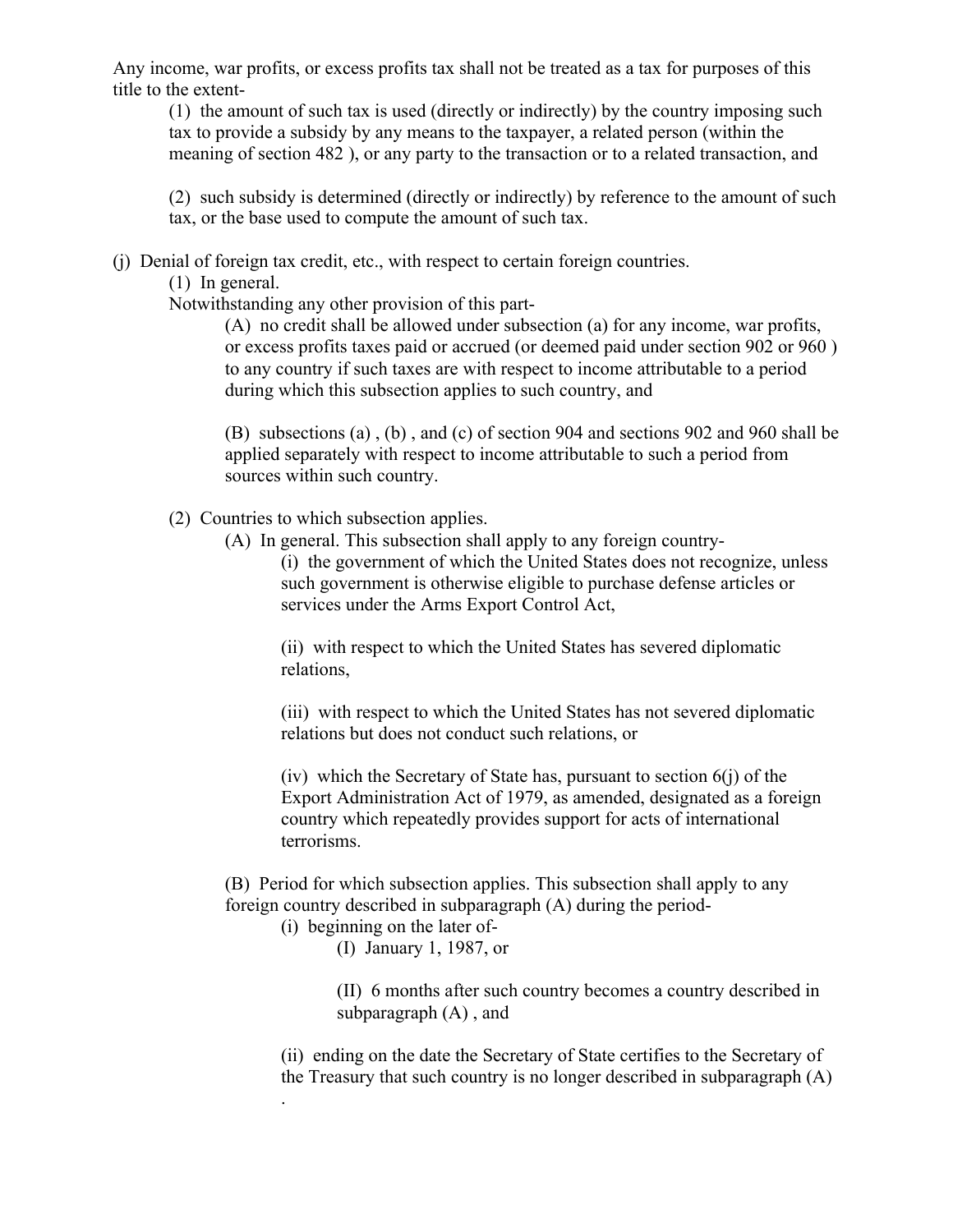(3) Taxes allowed as a deduction, etc.

Sections 275 and 78 shall not apply to any tax which is not allowable as a credit under subsection (a) by reason of this subsection .

# (4) Regulations.

The Secretary shall prescribe such regulations as may be necessary or appropriate to carry out the purposes of this subsection , including regulations which treat income paid through 1 or more entities as derived from a foreign country to which this subsection applies if such income was, without regard to such entities, derived from such country.

# (5) Waiver of denial.

(A) In general. Paragraph (1) shall not apply with respect to taxes paid or accrued to a country if the President -

(i) determines that a waiver of the application of such paragraph is in the national interest of the United States and will expand trade and investment opportunities for United States companies in such country; and

(ii) reports such waiver under subparagraph (B) .

(B) Report. Not less than 30 days before the date on which a waiver is granted under this paragraph , the President shall report to Congress-

(i) the intention to grant such waiver; and

(ii) the reason for the determination under subparagraph  $(A)(i)$ .

# (k) Minimum holding period for certain taxes on dividends.

(1) Withholding taxes.

(A) In general. In no event shall a credit be allowed under subsection (a) for any withholding tax on a dividend with respect to stock in a corporation if-

(i) such stock is held by the recipient of the dividend for 15 days or less during the 31-day period beginning on the date which is 15 days before the date on which such share becomes ex-dividend with respect to such dividend, or

(ii) to the extent that the recipient of the dividend is under an obligation (whether pursuant to a short sale or otherwise) to make related payments with respect to positions in substantially similar or related property.

(B) Withholding tax. For purposes of this paragraph , the term "withholding tax" includes any tax determined on a gross basis; but does not include any tax which is in the nature of a prepayment of a tax imposed on a net basis.

(2) Deemed paid taxes.

In the case of income, war profits, or excess profits taxes deemed paid under section 853 , 902 , or 960 through a chain of ownership of stock in 1 or more corporations, no credit shall be allowed under subsection (a) for such taxes if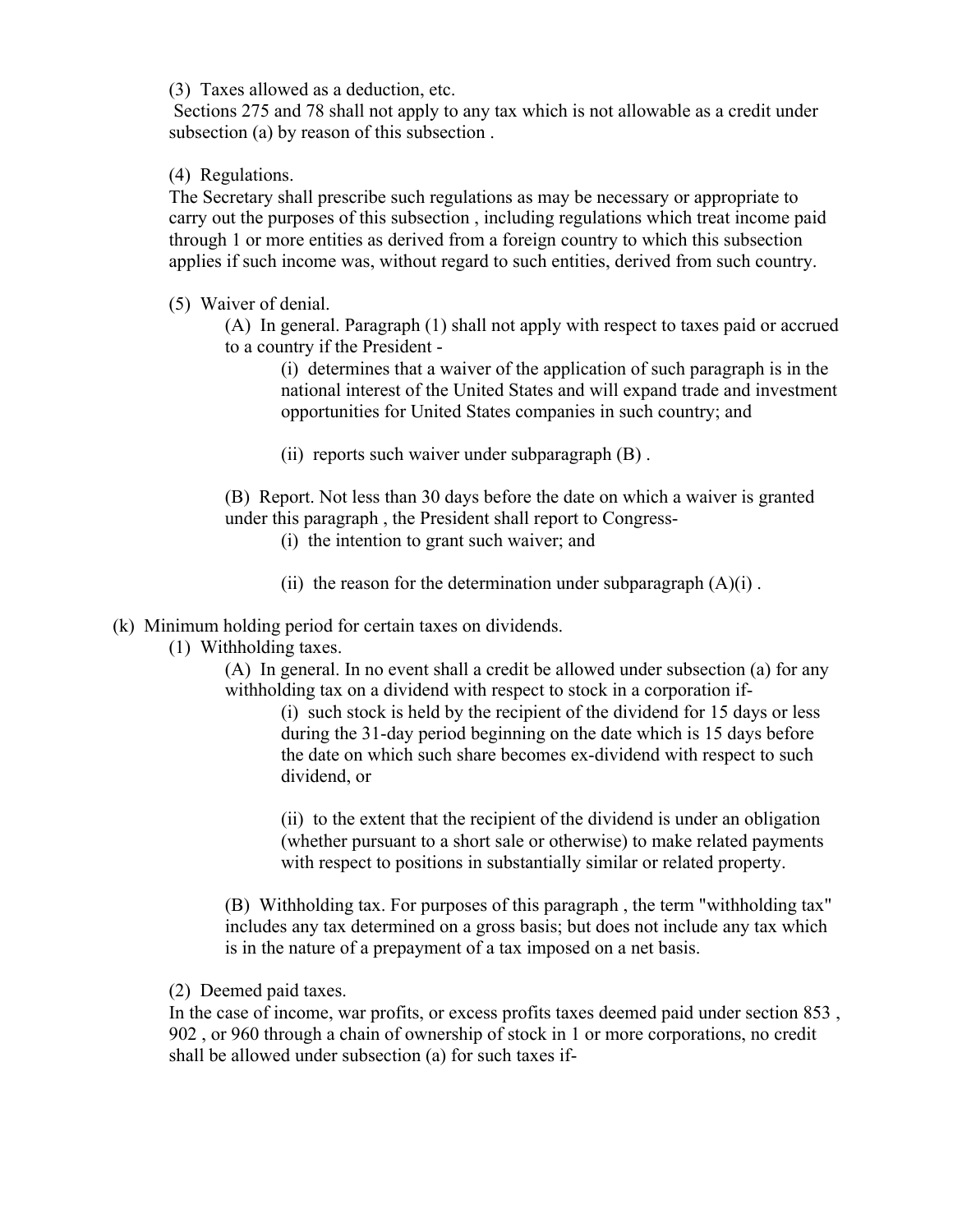(A) any stock of any corporation in such chain (the ownership of which is required to obtain credit under subsection (a) for such taxes) is held for less than the period described in paragraph  $(1)(A)(i)$ , or

(B) the corporation holding the stock is under an obligation referred to in paragraph  $(1)(A)(ii)$ .

(3) 45-day rule in the case of certain preference dividends.

In the case of stock having preference in dividends and dividends with respect to such stock which are attributable to a period or periods aggregating in excess of 366 days, paragraph  $(1)(A)(i)$  shall be applied-

(A) by substituting "45 days" for "15 days" each place it appears, and

(B) by substituting "91-day period" for "31-day period".

(4) Exception for certain taxes paid by securities dealers.

(A) In general. Paragraphs (1) and (2) shall not apply to any qualified tax with respect to any security held in the active conduct in a foreign country of a business as a securities dealer of any person-

(i) who is registered as a securities broker or dealer under section 15(a) of the Securities Exchange Act of 1934,

(ii) who is registered as a Government securities broker or dealer under section 15C(a) of such Act, or

(iii) who is licensed or authorized in such foreign country to conduct securities activities in such country and is subject to bona fide regulation by a securities regulating authority of such country.

(B) Qualified tax. For purposes of subparagraph (A) , the term "qualified tax" means a tax paid to a foreign country (other than the foreign country referred to in subparagraph  $(A)$ ) if-

(i) the dividend to which such tax is attributable is subject to taxation on a net basis by the country referred to in subparagraph (A) , and

(ii) such country allows a credit against its net basis tax for the full amount of the tax paid to such other foreign country.

(C) Regulations. The Secretary may prescribe such regulations as may be appropriate to carry out this paragraph , including regulations to prevent the abuse of the exception provided by this paragraph and to treat other taxes as qualified taxes.

(5) Certain rules to apply.

For purposes of this subsection , the rules of paragraphs (3) and (4) of section 246(c) shall apply.

(6) Treatment of bona fide sales.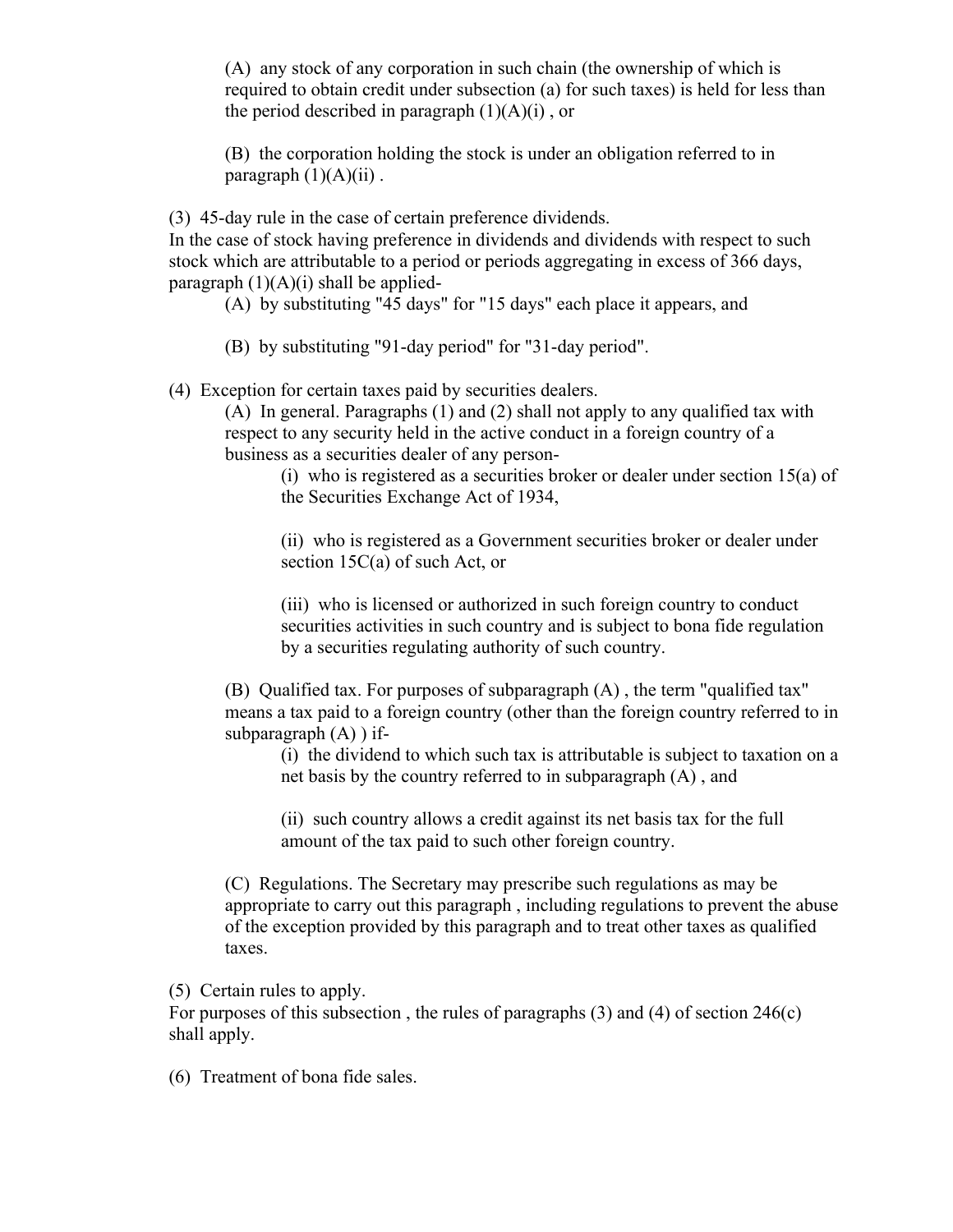If a person's holding period is reduced by reason of the application of the rules of section  $246(c)(4)$  to any contract for the bona fide sale of stock, the determination of whether such person's holding period meets the requirements of paragraph (2) with respect to taxes deemed paid under section 902 or 960 shall be made as of the date such contract is entered into.

(7) Taxes allowed as deduction, etc.

Sections 275 and 78 shall not apply to any tax which is not allowable as a credit under subsection (a) by reason of this subsection .

(l) Minimum holding period for withholding taxes on gain and income other than dividends etc. (1) In general.

In no event shall a credit be allowed under subsection (a) for any withholding tax (as defined in subsection (k) ) on any item of income or gain with respect to any property if-

(A) such property is held by the recipient of the item for 15 days or less during the 31-day period beginning on the date which is 15 days before the date on which the right to receive payment of such item arises, or

(B) to the extent that the recipient of the item is under an obligation (whether pursuant to a short sale or otherwise) to make related payments with respect to positions in substantially similar or related property.

This paragraph shall not apply to any dividend to which subsection (k) applies.

(2) Exception for taxes paid by dealers.

(A) In general. Paragraph (1) shall not apply to any qualified tax with respect to any property held in the active conduct in a foreign country of a business as a dealer in such property.

(B) Qualified tax. For purposes of subparagraph (A) , the term "qualified tax" means a tax paid to a foreign country (other than the foreign country referred to in subparagraph  $(A)$ ) if-

(i) the item to which such tax is attributable is subject to taxation on a net basis by the country referred to in subparagraph (A) , and

(ii) such country allows a credit against its net basis tax for the full amount of the tax paid to such other foreign country.

(C) Dealer. For purposes of subparagraph (A) , the term "dealer" means- (i) with respect to a security, any person to whom paragraphs (1) and (2) of subsection (k) would not apply by reason of paragraph (4) thereof, and

(ii) with respect to any other property, any person with respect to whom such property is described in section  $1221(a)(1)$ .

(D) Regulations. The Secretary may prescribe such regulations as may be appropriate to carry out this paragraph , including regulations to prevent the abuse of the exception provided by this paragraph and to treat other taxes as qualified taxes.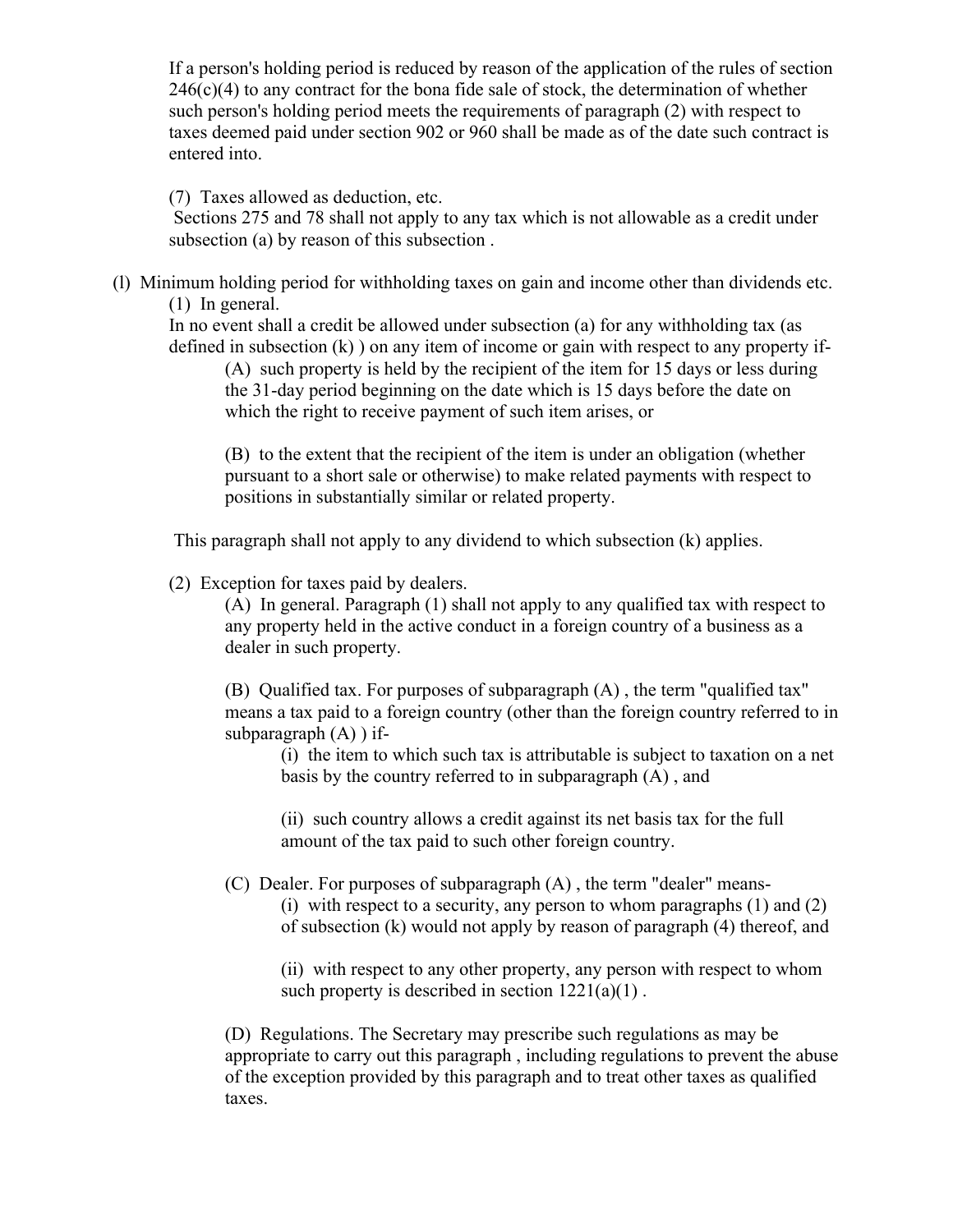(3) Exceptions.

The Secretary may by regulation provide that paragraph (1) shall not apply to property where the Secretary determines that the application of paragraph (1) to such property is not necessary to carry out the purposes of this subsection .

(4) Certain rules to apply.

Rules similar to the rules of paragraphs  $(5)$ ,  $(6)$ , and  $(7)$  of subsection  $(k)$  shall apply for purposes of this subsection .

(5) Determination of holding period.

Holding periods shall be determined for purposes of this subsection without regard to section 1235 or any similar rule.

(m) Denial of foreign tax credit with respect to foreign income not subject to United States taxation by reason of covered asset acquisitions.

(1) In general.

In the case of a covered asset acquisition, the disqualified portion of any foreign income tax determined with respect to the income or gain attributable to the relevant foreign assets-

(A) shall not be taken into account in determining the credit allowed under subsection (a) , and

(B) in the case of a foreign income tax paid by a section 902 corporation (as defined in section  $909(d)(5)$ , shall not be taken into account for purposes of section 902 or 960 .

(2) Covered asset acquisition.

For purposes of this section , the term "covered asset acquisition" means-

(A) a qualified stock purchase (as defined in section  $338(d)(3)$ ) to which section 338(a) applies,

(B) any transaction which-

(i) is treated as an acquisition of assets for purposes of this chapter, and

(ii) is treated as the acquisition of stock of a corporation (or is disregarded) for purposes of the foreign income taxes of the relevant jurisdiction,

(C) any acquisition of an interest in a partnership which has an election in effect under section 754 , and

(D) to the extent provided by the Secretary, any other similar transaction.

(3) Disqualified portion.

For purposes of this section -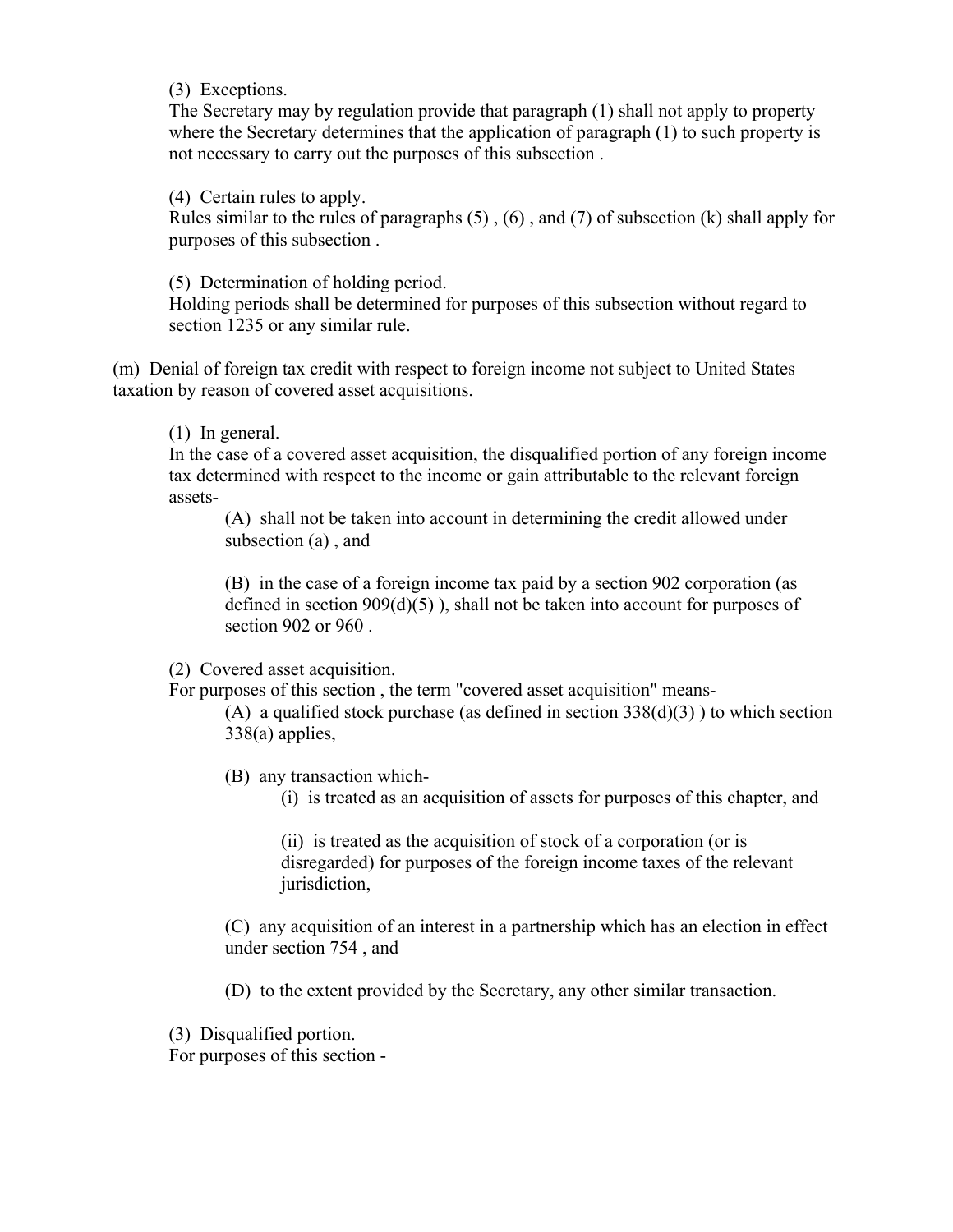(A) In general. The term "disqualified portion" means, with respect to any covered asset acquisition, for any taxable year, the ratio (expressed as a percentage) of-

(i) the aggregate basis differences (but not below zero) allocable to such taxable year under subparagraph (B) with respect to all relevant foreign assets, divided by

(ii) the income on which the foreign income tax referred to in paragraph (1) is determined (or, if the taxpayer fails to substantiate such income to the satisfaction of the Secretary, such income shall be determined by dividing the amount of such foreign income tax by the highest marginal tax rate applicable to such income in the relevant jurisdiction).

### (B) Allocation of basis difference. For purposes of subparagraph  $(A)(i)$  -

(i) In general. The basis difference with respect to any relevant foreign asset shall be allocated to taxable years using the applicable cost recovery method under this chapter.

(ii) Special rule for disposition of assets. Except as otherwise provided by the Secretary, in the case of the disposition of any relevant foreign asset-

(I) the basis difference allocated to the taxable year which includes the date of such disposition shall be the excess of the basis difference with respect to such asset over the aggregate basis difference with respect to such asset which has been allocated under clause (i) to all prior taxable years, and

(II) no basis difference with respect to such asset shall be allocated under clause (i) to any taxable year thereafter.

#### (C) Basis difference.

(i) In general. The term "basis difference" means, with respect to any relevant foreign asset, the excess of-

> (I) the adjusted basis of such asset immediately after the covered asset acquisition, over

(II) the adjusted basis of such asset immediately before the covered asset acquisition.

(ii) Built-in loss assets. In the case of a relevant foreign asset with respect to which the amount described in clause (i)(II) exceeds the amount described in clause (i)(I) , such excess shall be taken into account under this subsection as a basis difference of a negative amount.

(iii) Special rule for section 338 elections. In the case of a covered asset acquisition described in paragraph  $(2)(A)$ , the covered asset acquisition shall be treated for purposes of this subparagraph as occurring at the close of the acquisition date (as defined in section 338(h)(2) ).

# (4) Relevant foreign assets.